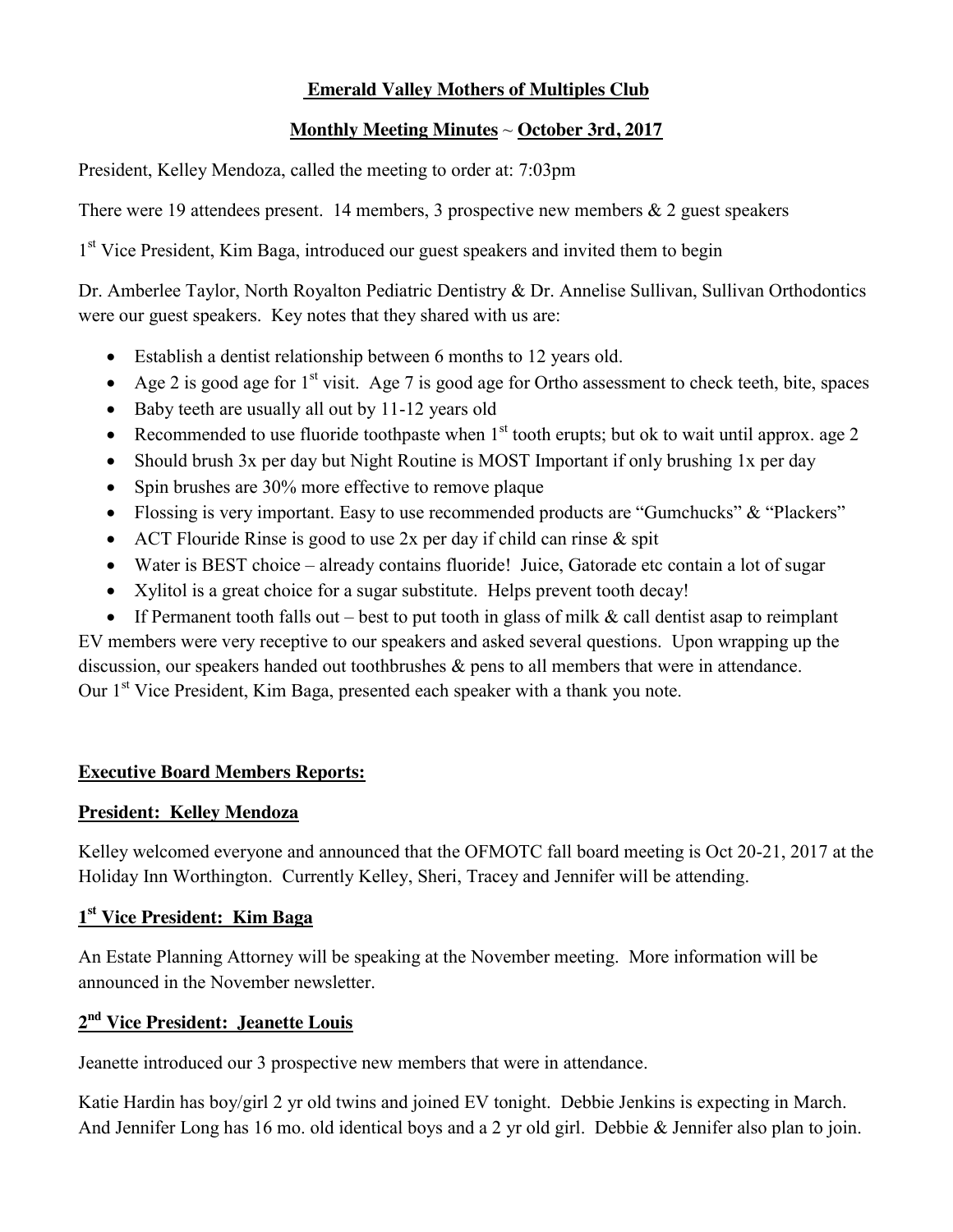# **Secretary: Sheri Bickerton**

No report

#### **Treasurer: Katy Baddorf**

Beginning Balance \$10,658.89

Withdraw \$235.80

Ending Balance \$10,423.09

#### **Alumni Advisor: Rikki Price**

Not in Attendance

# **Trustee #1: Tracey Miller**

No report

# **Trustee #2: Jennifer French**

No Report

### **GENERAL BOARD COMMITTEE:**

# **Fundraising Primary - Christine Mazzeo**

A bag was sent around the room asking for contributions. Money collected will be used for lottery tickets and basket raffle items at our Spring Wing Night fundraiser. Christine is looking for help from anyone who can help collect items for the fundraiser. Please contact Christine. She currently has a donation letter drafted and will post soon. She only has 1 person to helping so far.

# **Fundraising Secondary - Kelley St. Clair**

Still questioning the Tax ID before Amazon Smile can be set up. Kim Baga announced that she will research the Tax ID link that the IRS has between EV and OFMOTC.

#### **Historian: Kim DeGross**

Kim announced that she will not be at the Fall party. She is requesting that pics from the party get posted on the EV members only page.

# **March of Dimes: Katy Baddorf**

The March for Babies Walk is set for April 29th, 2018.

Browns Tickets can be purchased for Sun., Oct. 8, 2017. A portion will be donated to March of Dimes.

October is Infant Loss Awareness month. Thoughts & prayers to all those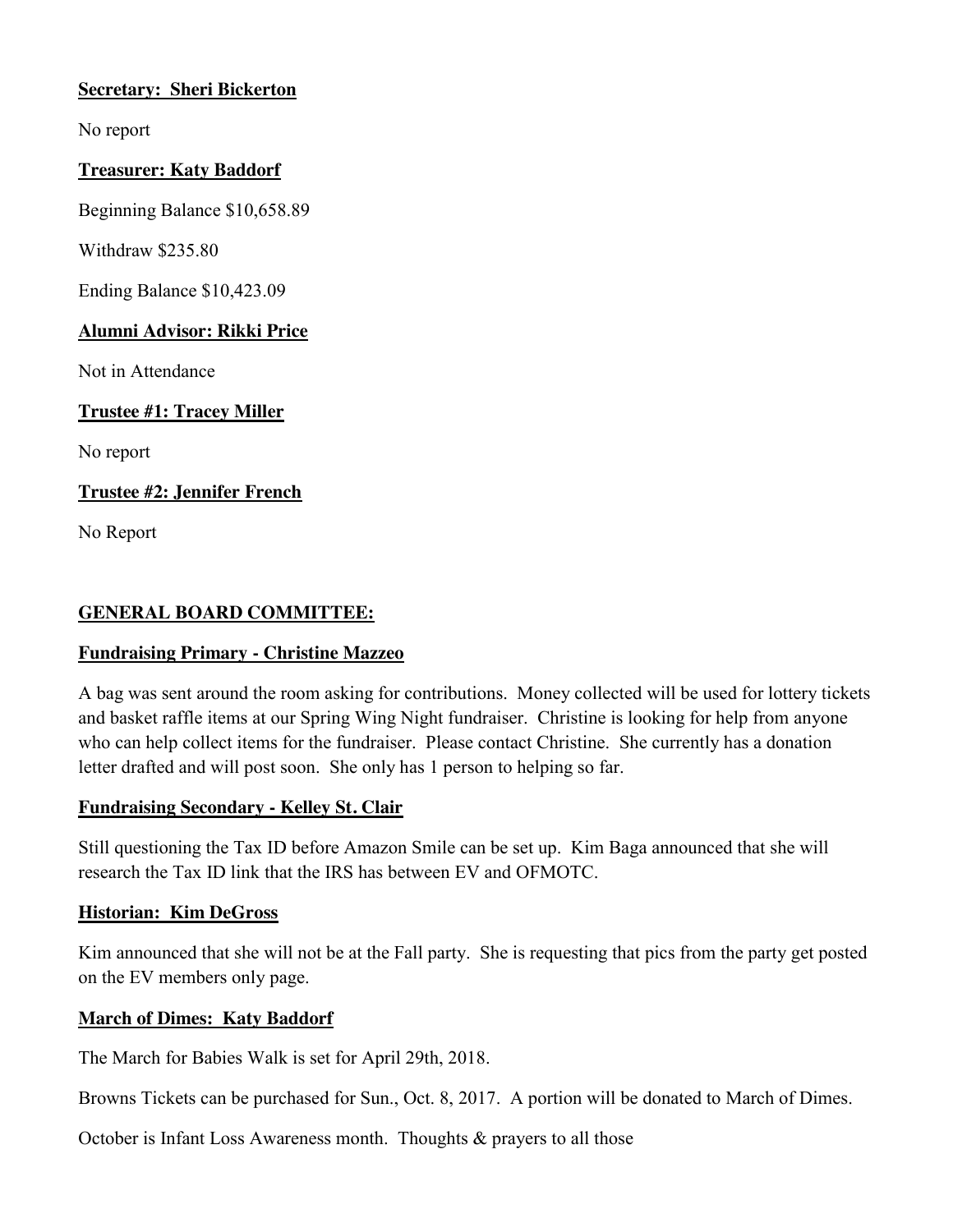# **Mentoring: Jeanette Louis**

Jeanette explained the mentoring program to our 3 prospective members to let them know that if they join and are interested in the mentoring program, that they would be paired up with a seasoned member whom they could lean on for questions, advice and the opportunity to learn more about the club. Mentors will periodically check in with their mentees with the intent of getting them more acclimated with the club and keep them informed of upcoming Emerald Valley events, social outings and club information. If any other current members are interested in becoming a Mentor to a new member, please let Jeanette know.

# **Mother of the Year: Jennifer French**

No Report

# **Newsletter: Sheri Bickerton**

Please continue to email your newsletter articles to me by the  $20<sup>th</sup>$  of each month. Send your social events for the calendar to Courtney Gall by the  $15<sup>th</sup>$  of each month.

# **Parties: Courtney Gall**

Fall Party – Ramseyer Farm, Sunday, October 15th 1-5pm. \$6 per person - 2 and under free! Their most current address is 4000 Ramseyer Lane, Wooster, OH. If your GPS is not updated with this address, you can use 3488 Akron Rd, Wooster, OH. Either address will get you to the farm! There are 39 paid attendees as of tonight's meeting in addition to a few more payments from members who stated they are mailing their fall party payment to the PO Box before the RSVP deadline of October 9<sup>th</sup>. The Red Barn has been reserved for Emerald Valley. Light snacks and beverages will be provided in the barn. There are several food trucks and vendors on site plus there are over 40 family fun activities to enjoy!!

Christmas Party - December 17th 5:30pm-7:30pm - cookies and milk with Santa in PJs at Jennings Senior Center. Route 21, Brecksville (next to St. Basils)

# **Philanthropic: Danielle Gomez**

Danielle thanked everyone that made birthday cards for Confetti Foundations. Thirty cards are being sent out this weekend to bring smiles to kids who have to spend their birthday in the hospital.

Project Night Night – New blankets, books and stuffed animals were requested to be brought to the November and December meetings. Cash donations are also accepted which will help pay for the canvas tote bags that will be used. Check out [www.projectnightnight.org](http://www.projectnightnight.org/) for specific donation information. Great deals can be found around Black Friday!

# **Publicity: Katie Matson**

New tear-away flyers were passed out. Please make copies and/or hang around town at libraries, grocery stores, coffee shops, play centers etc. Get the word out about Emerald Valley and our monthly meetings.